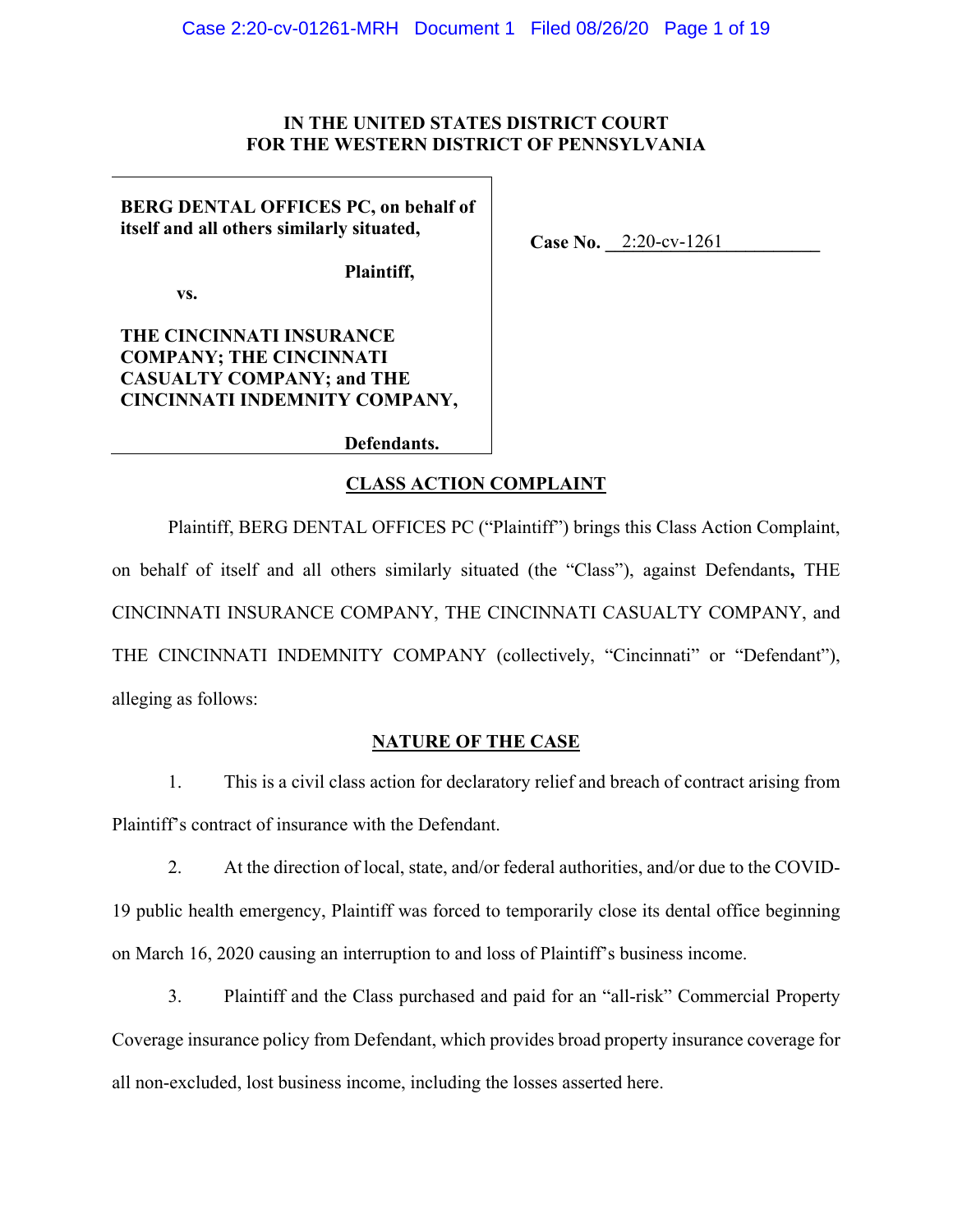#### Case 2:20-cv-01261-MRH Document 1 Filed 08/26/20 Page 2 of 19

 $4.$ Plaintiff submitted timely notice of its claim to Defendant, but Defendant has refused to provide the purchased coverage to its insured, and has denied Plaintiff's claim for benefits under the policy.

5. Defendant has similarly refused to, or will refuse to, honor its obligations under the "all-risk" policy(ies) purchased by Plaintiff and the other members of the putative Class of insureds.

#### **PARTIES**

6. Plaintiff, BERG DENTAL OFFICES PC is a Professional Corporation incorporated in the Commonwealth of Pennsylvania. Plaintiff is a licensed Pennsylvania dentist who maintains an office location at 450 Home Drive, Pittsburgh, Pennsylvania 15275 ("Covered Property").

7. THE CINCINNATI INSURANCE COMPANY ("Cincinnati Defendant, Insurance"), is the wholly-owned subsidiary of the Cincinnati Financial Corporation, an Ohio corporation headquartered in Fairfield, Ohio. Defendants, THE CINCINNATI CASUALTY COMPANY ("Cincinnati Casualty") and THE CINCINNATI INDEMNITY COMPANY ("Cincinnati Indemnity") are wholly-owned subsidiaries of Cincinnati Insurance. Cincinnati Insurance, Cincinnati Casualty, and Cincinnati Indemnity are all headquartered in, and citizens of, Ohio. According to Cincinnati Financial Corporation's 10-K for fiscal year ending December 31, 2019, Defendant earned approximately \$985,000,000 in "net written" commercial property insurance premiums in 2019, throughout the United States.

#### **JURISDICTION**

8. This court has subject matter jurisdiction over this action pursuant to 28 U.S.C.  $\S$ 1332(d), the Class Action Fairness Act, which affords federal courts with original jurisdiction over

 $-2-$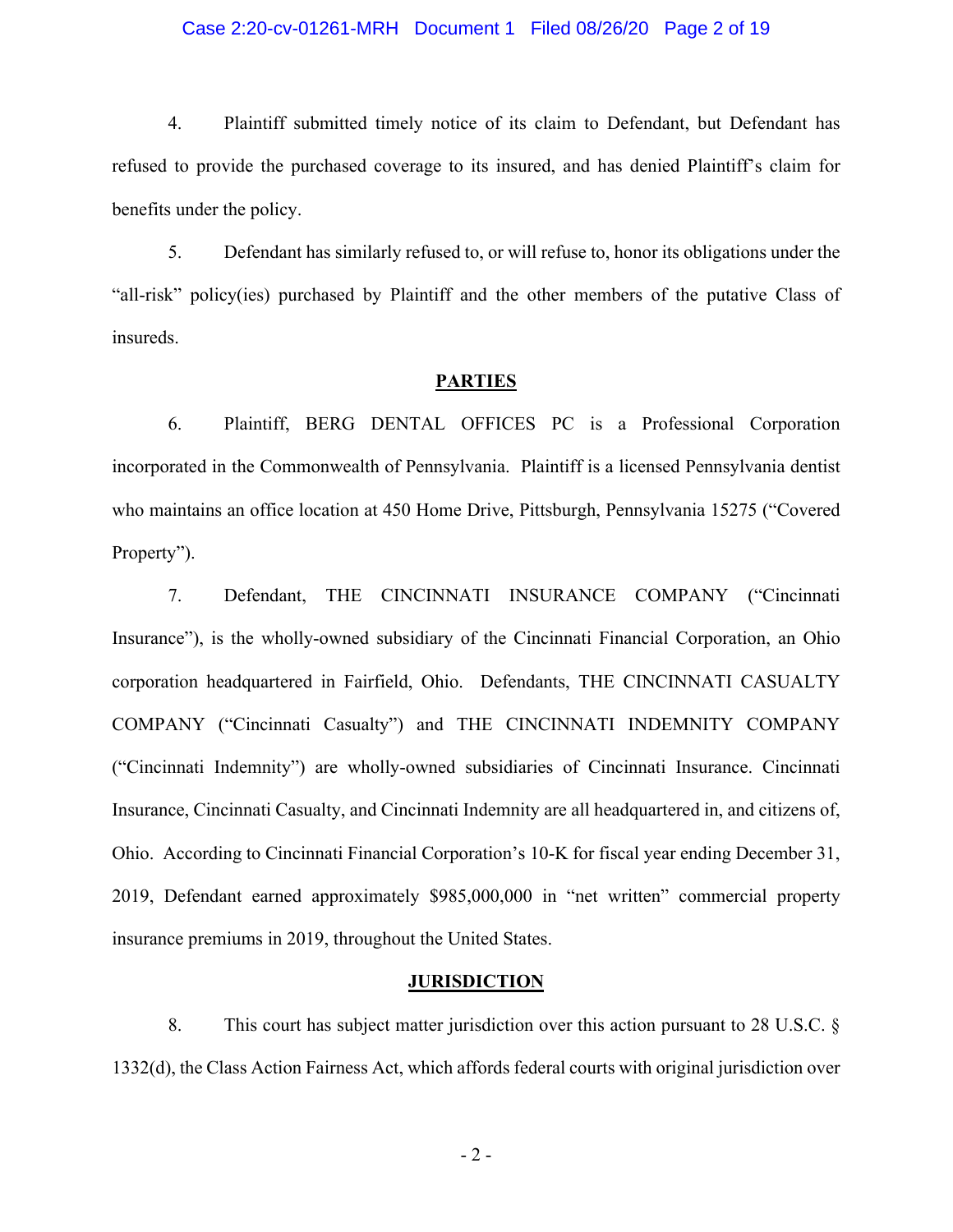#### Case 2:20-cv-01261-MRH Document 1 Filed 08/26/20 Page 3 of 19

cases where any member of the plaintiff class is a citizen of a state different from any defendant *(i.e., so-called "minimum diversity of citizenship,") and where the amount in controversy exceeds* \$5,000,000, exclusive of interest and costs. Here, there exists minimal diversity of citizenship because Plaintiff (and some members of the Class) and Defendant are citizens of different states, and the aggregated claims of the putative Class members exceed \$5,000,000, exclusive of interest and costs.

9. The Court has personal jurisdiction over Defendant because at all relevant times it has engaged in substantial business activities in Pennsylvania. Defendant has, at all relevant times, transacted, solicited, and conducted business in Pennsylvania through its employees, agents, and/or sales representatives, and derived substantial revenue from such business in Pennsylvania. In 2019, Defendant earned \$263,000,000 in property casualty premiums in Pennsylvania, making Pennsylvania Defendant's sixth highest-earning state.

10. Venue is proper in this district pursuant to 28 U.S.C.  $\S$  1391(b)(2) because a substantial part of the events or omissions giving rise to the claim occurred, or a substantial part of property that is the subject of the action is situated, in this district.

#### **FACTUAL BACKGROUND**

## **Plaintiff Purchased an "All-Risk" Policy of Property Insurance That Broadly Provides Coverage for Loss of Business Income, Among Other Things**

11. Plaintiff purchased a contract of insurance from Defendant, whereby Plaintiff agreed to make payments (in the form of premiums) to Defendant in exchange for Defendant's promise to indemnify Plaintiff for losses at the Covered Property, including, but not limited to, business income losses.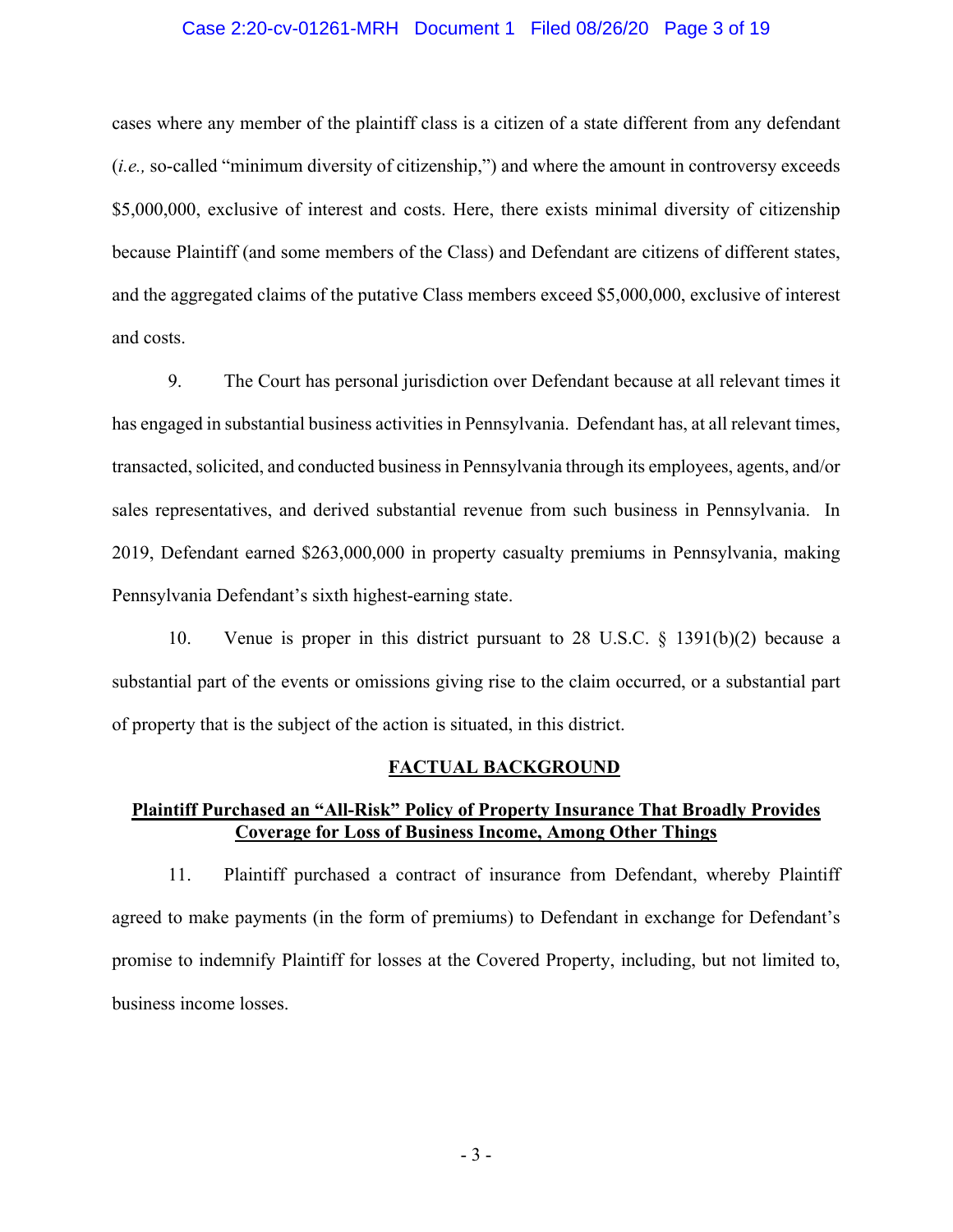#### Case 2:20-cv-01261-MRH Document 1 Filed 08/26/20 Page 4 of 19

 $12.$ Plaintiff's contract of insurance with Defendant bears Policy Number ECP0191804 (the "Policy") and is effective for the period of May 15, 2019 to May 15, 2022 (the "Policy Term"). The Policy is attached hereto as Exhibit A.

13. Plaintiff paid all premiums owed to Defendant under the Policy, and Defendant accepted all such premiums from Plaintiff.

14. The Policy is a form policy issued by Defendant.

15. The Policy is an "all-risk" policy, which provides the broadest property insurance coverage available.

16. The Policy provides coverage for "direct 'loss' to Covered Property at the 'premises' caused by or resulting from any Covered Cause of Loss."

17. The Policy defines "premises" as "the Locations and Buildings described in the Declarations."

18. The Policy defines "Covered Cause of Loss" as "direct 'loss' unless the 'loss' is excluded or limited in [the Policy]."

19. The Policy defines "Loss" as "accidental physical loss or accidental physical damage."

20. The Policy does not define the phrase "accidental physical loss or accidental physical damage."

21. However, the use of the disjunctive "or" in the phrase "accidental physical loss or accidental physical damage" means that coverage is triggered if either a physical loss of property or damage to property occurs. The concepts are separate and distinct and cannot be conflated.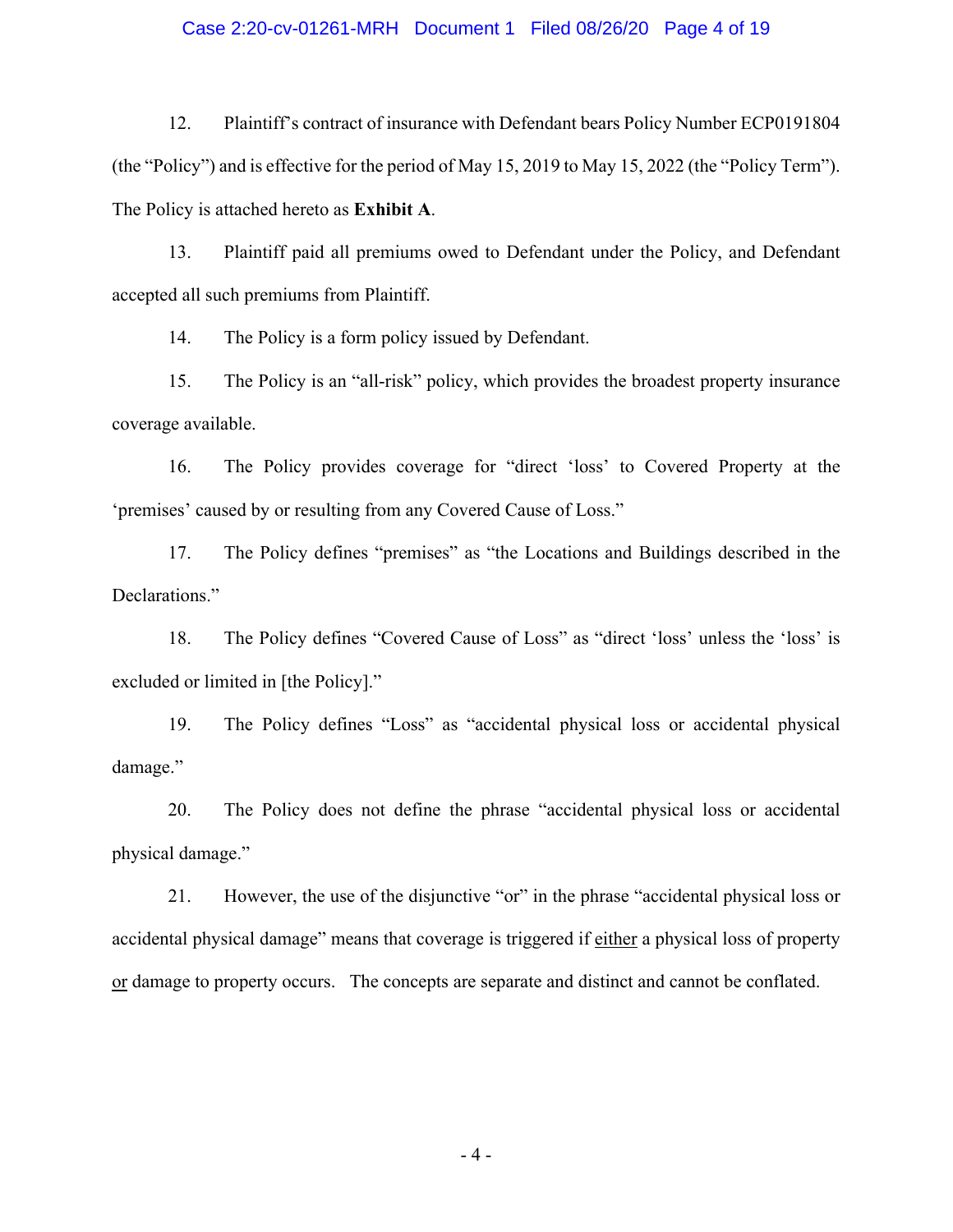#### Case 2:20-cv-01261-MRH Document 1 Filed 08/26/20 Page 5 of 19

22. Physical loss of, or damage to, property may be reasonably interpreted to occur when a covered cause of loss threatens or renders property unusable or unsuitable for its intended purpose or unsafe for ordinary human occupancy and/or continued use.

23. The Policy provides Plaintiff with, *inter alia*, various business income and extra expense coverages during the Policy Term.

24. Under the Policy, Defendant agrees to pay for the actual loss of "Business Income" and "Rental Value" sustained by Plaintiff due to the necessary suspension of operations caused by direct "loss" to the "premises" caused by or resulting from "any Covered Cause of Loss." The Policy describes the covered premises as "450 Home Drive, Pittsburgh, Pennsylvania 15275," the Covered Property, and coverage is listed for "Business Income w/Extra Expense" with a Limit of Insurance of "12 Months ALS [Actual Loss Sustained]."

25. Additional coverage is provided under the Policy for business income losses resulting from an "action of civil authority" which prohibits access to the Covered Property, related to a "Covered Cause of Loss" at property other than the Covered Property.

26. Members of the Class also purchased a policy of insurance from Defendant providing for the same business income loss coverage and using the same form policy provisions.

# In Response to Covid-19, Pennsylvania and Other State Governments Issue Sweeping **Orders Shutting Down "Non-Essential" Businesses**

27. COVID-19 has spread, and continues to spread, rapidly across the United States and has been declared a public health emergency of international concern by the World Health Organization. See https://www.health.harvard.edu/diseases-and-conditions/coronavirus-resourcecenter (last accessed August 26, 2020).

COVID-19 is highly contagious and can be spread exponentially in the community 28. by persons who are symptomatic, asymptomatic, or pre-symptomatic. In addition to transmission

 $-5-$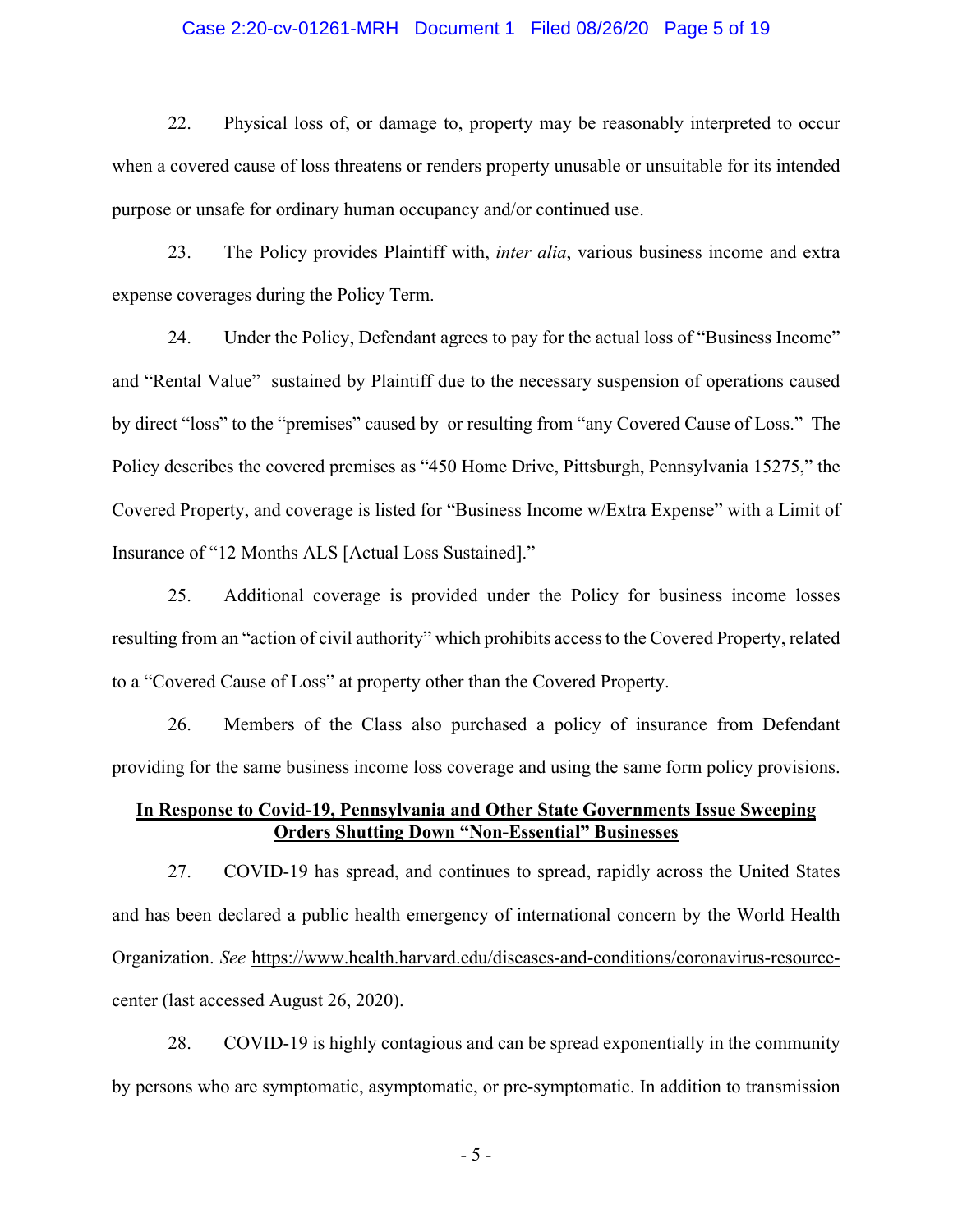#### Case 2:20-cv-01261-MRH Document 1 Filed 08/26/20 Page 6 of 19

through airborne respiratory droplets, the COVID-19 virus can physically attach to and stay on surfaces of objects or materials for many days.

29. According to a study published in *The New England Journal of Medicine*, COVID-19 is widely accepted as a cause of real physical loss and damage. It remains stable and transmittable in aerosols for up to three hours, and on surfaces for up to four hours on copper, up to 24 hours on cardboard, and up to two to three days on plastic and stainless steel. See https://www.nih.gov/news-events/news-releases/new-coronavirus-stable-hours-surfaces (last accessed August  $26$ ,  $2020$ ).

30. Another study, published in the *Journal of Hospital Infection*, found: "Human coronaviruses can remain infectious on inanimate surfaces at room temperature for up to 9 days. At a temperature of 30°C or more the duration of persistence is shorter." See https://www.inverse.com/science/coronavirus-4-studies-explain-how-covid-19-sticks-to-surfaces (last accessed August 26, 2020).

31. With respect to dentistry practices, like Plaintiff's business, COVID-19 poses a particular threat. Most procedures performed by dentists have the potential for creating contaminated aerosols and splatter. Journal of Clinical & Diagnostic Research, *Aerosols How* Dangerous They Are in Clinical Practice, (April 1, 2015), available at https://www.ncbi.nlm.nih.gov/pmc/articles/PMC4437160/. The creation of aerosols in dentistry is of even greater concern with COVID-19: "First, higher viral loads have been detected in nasal passages and the upper respiratory tract of individuals infected with [COVID-19], which mean coughs and sneezes may contain higher viral loads than its predecessor virus. Second, the potential for individuals infected with [COVID-19] to shed and transmit the virus while asymptomatic is much greater, and those in the latent stages of the disease often shed the virus at a higher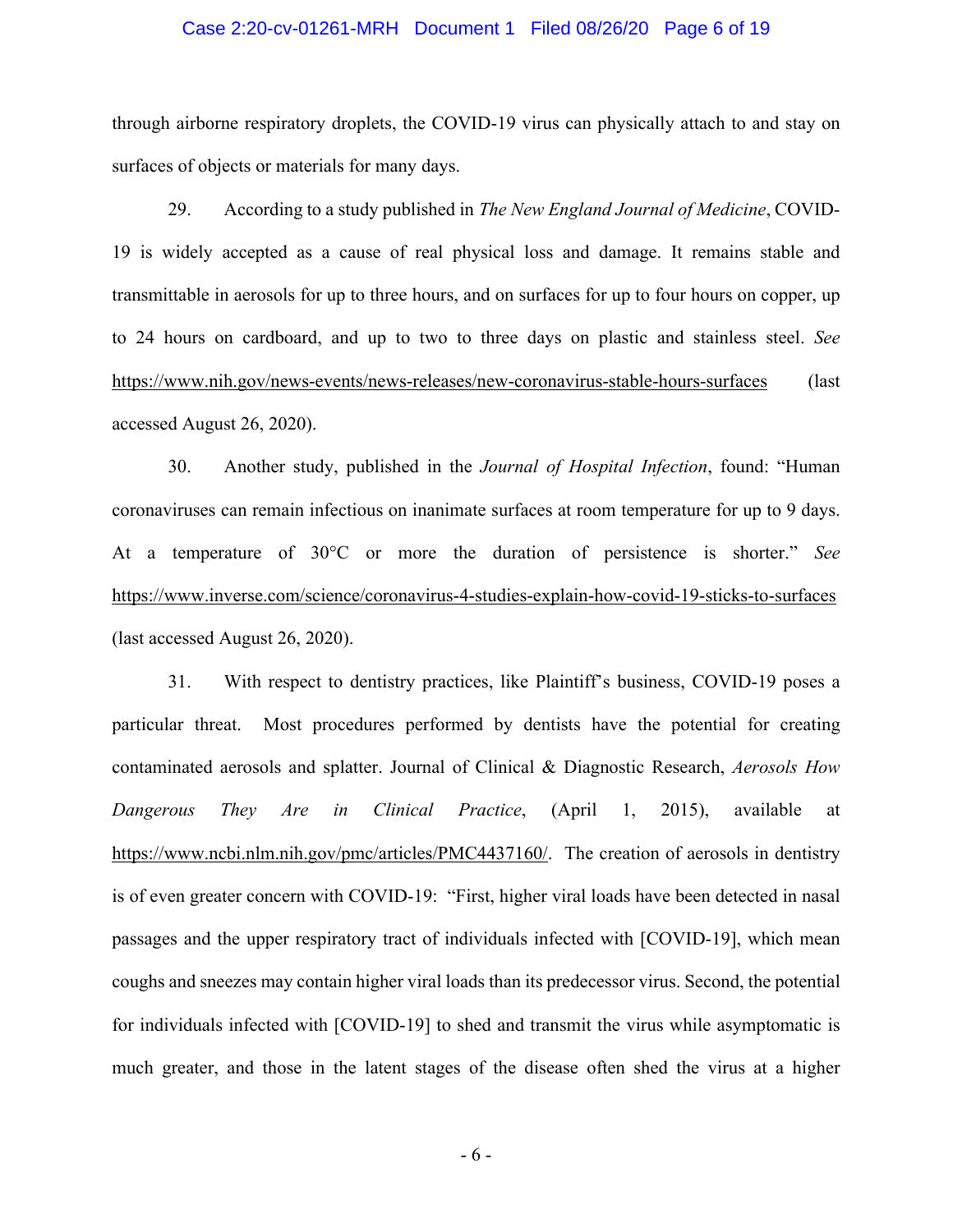#### Case 2:20-cv-01261-MRH Document 1 Filed 08/26/20 Page 7 of 19

rate. Third—and most significantly—this new virus strain has been shown to be much more efficient at traveling more considerable distances and becoming aerosolized." Perio-Implant Advisory, COVID-19 and the problem with dental aerosols (April 7, 2020), available at https://www.perioimplantadvisory.com/periodontics/oral-medicine-anesthetics-and-oral-

systemic-connection/article/14173521/covid19-and-the-problem-with-dental-aerosols.

32. In response to the COVID-19 public health emergency, on March 6, 2020, the Governor of Pennsylvania declared a "Disaster Emergency" throughout the Commonwealth of Pennsylvania to control ingress and egress to and from property within the Commonwealth and the movement of persons within it.

33. On March 16, 2020, the American Dental Association ("ADA") "recognizing the unprecedented and extraordinary circumstances dentists and all health care professionals face related to growing concern over COVID-19" issued a recommendation that dentists nationwide postpone elective procedures.

 $34$ Thereafter, on March 19, 2020, the Governor of Pennsylvania issued an Executive Order closing all non-essential businesses within the Commonwealth, including Plaintiff's business. Specifically, the Executive Order, which became effective immediately upon its issuance, mandated that:

No person or entity shall operate a place of business in the Commonwealth that is not a life sustaining business regardless of whether the business is open to members of the public.

Governor Wolf, "Order of the Governor of the Commonwealth of Pennsylvania Regarding the Closure of All Businesses that are not Life Sustaining," (Mar. 19. 2020) https://www.governor.pa.gov/wp-content/uploads/2020/03/20200319-TWW-COVID-19business-closure-order.pdf ("Executive Order").

 $-7-$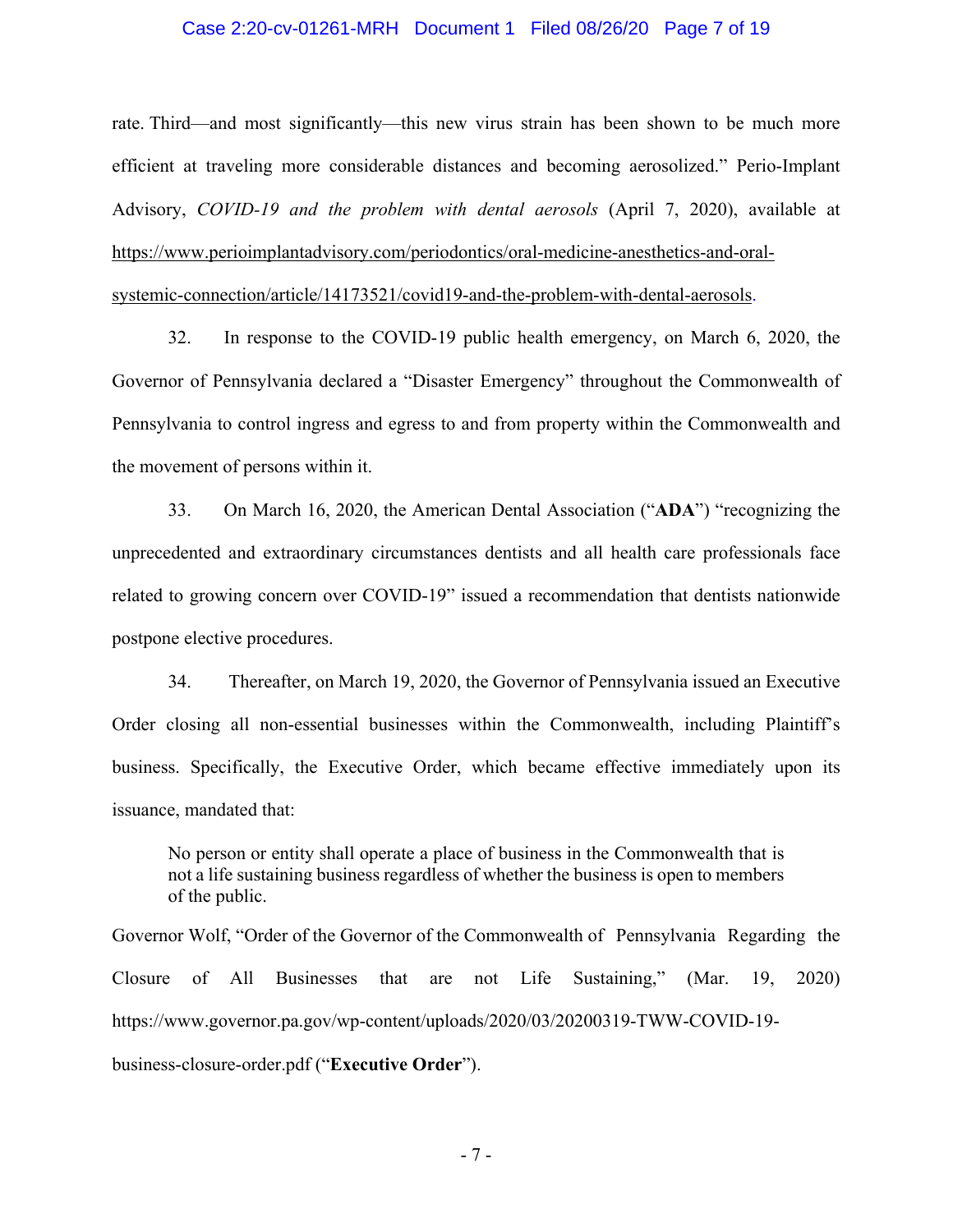#### Case 2:20-cv-01261-MRH Document 1 Filed 08/26/20 Page 8 of 19

35. On March 19, 2020, the Secretary of the Pennsylvania Department of Health, consistent with the Governor's Executor Order, also issued an order that no person operate a place of business that is not life-sustaining within the Commonwealth.

36. Also, on March 19, 2020, the Small Business Administration issued Disaster Declaration #16360 issuing a Declaration of an Economic Injury Disaster for the entire Commonwealth of Pennsylvania.

37. On March 22, 2020, the Secretary of the Pennsylvania Department of Health issued "Guidance on COVID-19 for Dental Health Care Personnel in Pennsylvania" (the "DOH March 22nd Guidance") directing that all dental facilities immediately cease all treatment until further notice except for urgent and emergency procedures.

38. The DOH March 22nd Guidance noted that most dental facilities would not be able to meet stringent infection protection and control requirements needed to remain open including, but not limited to, personal protection equipment ("PPE"), N95 masks, face-shields covering face and sides, disposable gowns and gloves, and engineering controls such as negative pressure isolation rooms with HEPA filtration.

39. On March 23, 2020, the Governor of Pennsylvania issued a "Stay at Home" Order to certain counties in Pennsylvania (the "Governor's Stay at Home Order"), to take effect at 8:00 p.m. on March 23, 2020 severely limiting an individual's ability to leave their residence. The Governor's Stay at Home Order was amended April 1, 2020 to apply to the entire Commonwealth of Pennsylvania, effective immediately.

40. The DOH March 22nd Guidance was amended on March 26, 2020 (the "DOH March 26th Guidance") which again directed all dental facilities to cease all elective dental

 $-8-$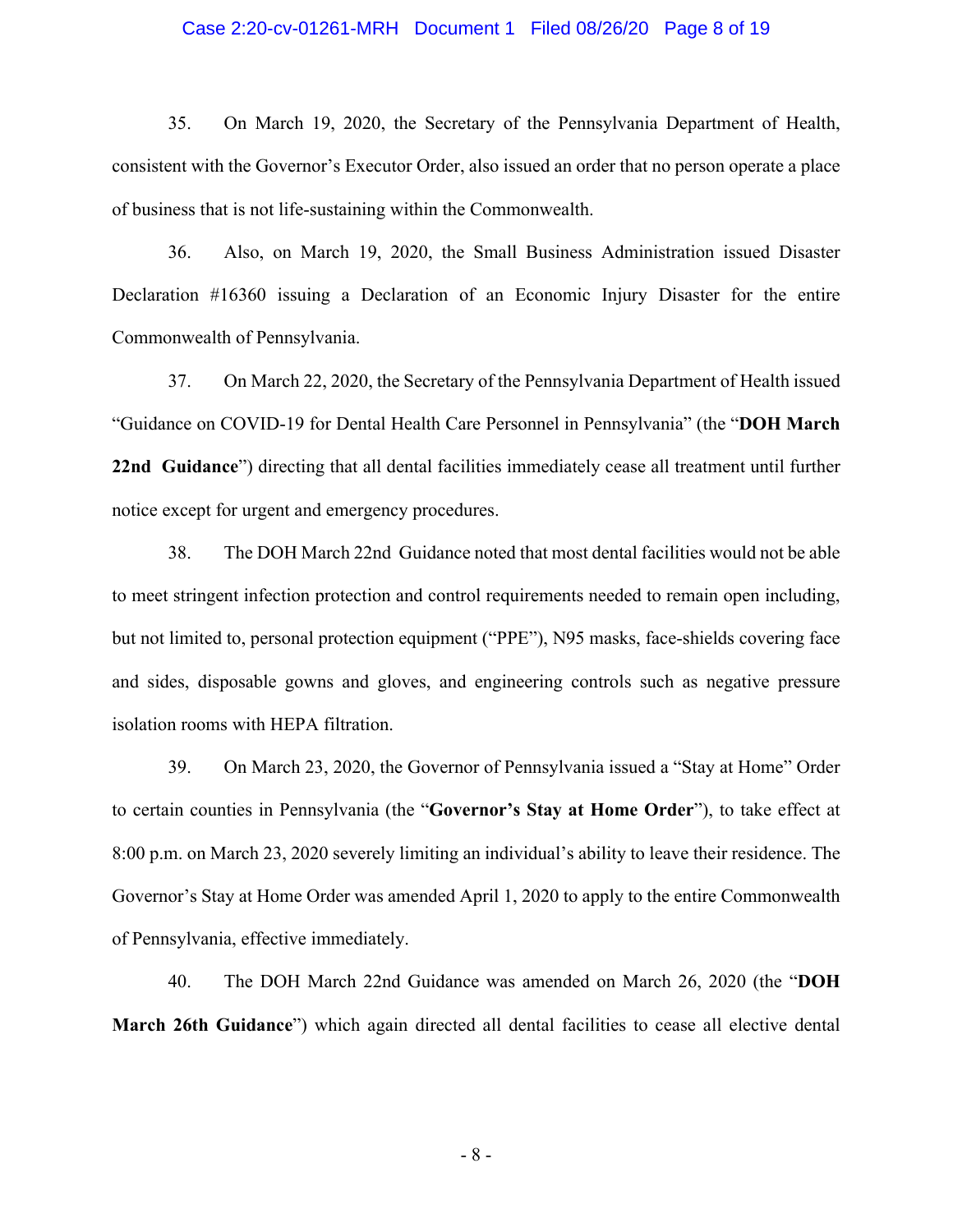#### Case 2:20-cv-01261-MRH Document 1 Filed 08/26/20 Page 9 of 19

procedures and to only treat urgent and emergency patients if the facilities were able to meet certain stringent infection and control requirements.

On May 8, 2020, the DOH March 26<sup>th</sup> Guidance was amended to remove the 41. absolute prohibition against elective or non-urgent dental procedures (the "DOH May 8th Guidance"). The DOH May 8th Guidance, however, discouraged dental procedures that created visible spray or aerosol permitting such procedures only as a "last resort" if clinically necessary to prevent irreversible damage to the patient and only when proper PPE, per OSHA guidance, was available to the dental practice. The DOH May 8th Guidance further noted that the Pennsylvania Department of Health and Pennsylvania Department of Emergency Services were not prioritizing dental practices for PPE distribution and that "[I]f infection control protocols outlined by the CDC and OSHA cannot be followed, the procedure should not be done."

42. On May 8, 2020, the Governor of Pennsylvania announced a plan to reopen certain counties within the Commonwealth, transitioning certain counties to "yellow", which allows lowrisk businesses such as Plaintiff's to open. Allegheny County, where Plaintiff's business is located, was moved to "yellow" on May  $15<sup>1</sup>$ 

43. Most other states, including those in which the putative Class members reside and/or do business, have issued similar compulsory shut-down orders for "non-essential" businesses, or businesses deemed not to be "life sustaining." Most other states, including those in which the putative Class members reside and/or do business, have also issued directives from public health officials curtailing non-urgent or non-emergent health care services.

Due to an increase in COVID-19 cases, on July 15, 2020, Governor Wolf issued an 44. Order Directing Targeted Mitigation Measures, reinstating certain restrictions on certain

<sup>&</sup>lt;sup>1</sup> https://www.publicsource.org/allegheny-yellow-phasenews/#:~:text=Gov.,said%20at%20a%20press%20conference.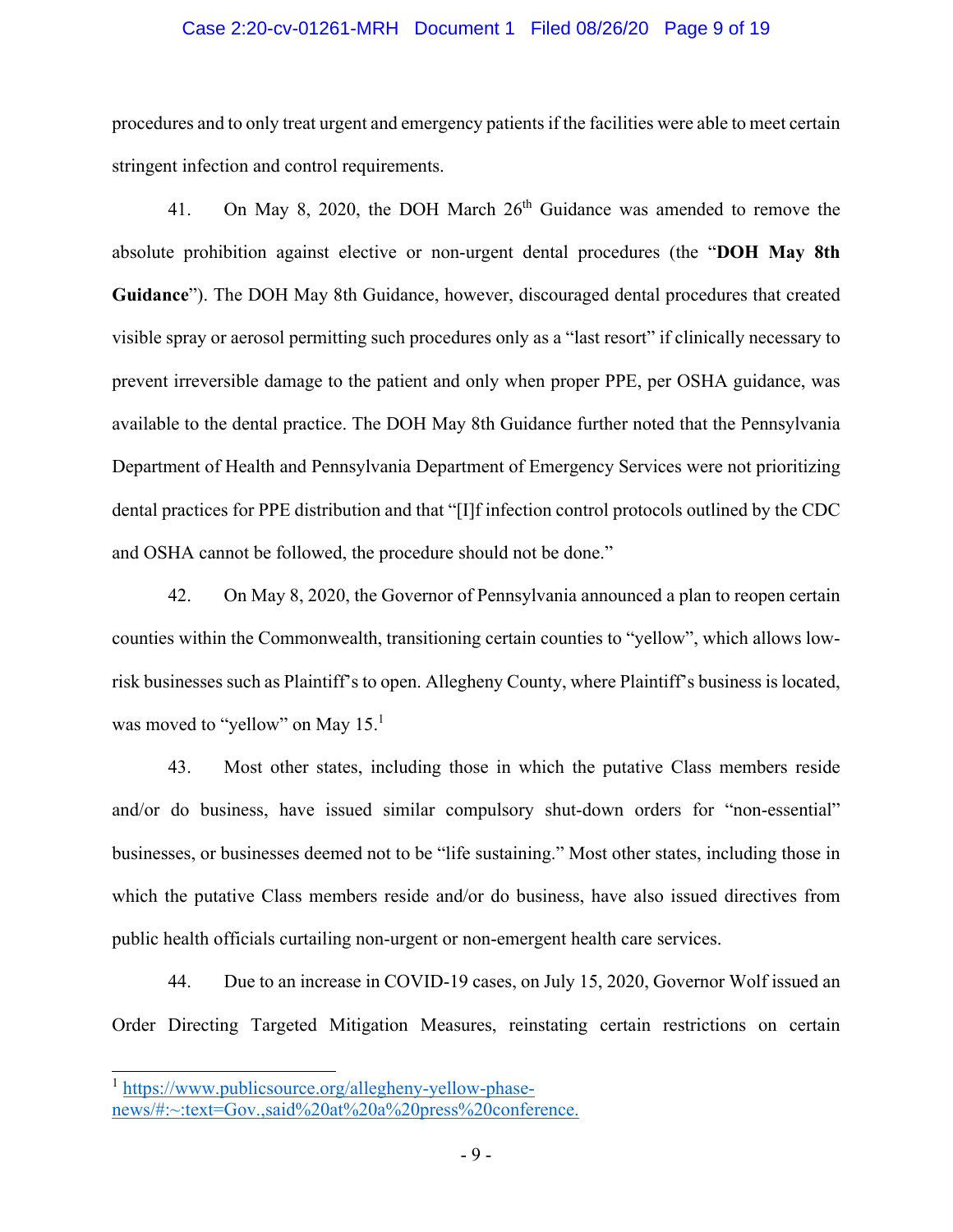#### Case 2:20-cv-01261-MRH Document 1 Filed 08/26/20 Page 10 of 19

businesses.<sup>2</sup> This Order mandated that all businesses are required to conduct their operations remotely, "[u]nless not possible."<sup>3</sup> There is no expiration date on this Order.

45. The closure of all "non-life-sustaining businesses" evidences an awareness on the part of both state and local governments that COVID-19 causes loss of or damage to property. This is particularly true in places where in-person business is conducted, as the contact and interaction necessarily incident to such businesses causes a heightened risk of the property becoming contaminated.

For example, a New York City Executive Order entered on March 16, 2020 46. specifically acknowledged that: "[COVID-19] physically is causing property loss and damage." See https://www1.nyc.gov/assets/home/downloads/pdf/executive-orders/2020/eeo-100.pdf (last accessed August 26, 2020).

47. Similarly, in a March 16, 2020 proclamation, the City of New Orleans acknowledged COVID-19's "propensity to attach to surfaces for prolonged periods of time, thereby spreading from surface to person and causing property loss and damage in certain circumstances." See https://nola.gov/mayor/executive-orders/emergency-declarations/03162020mayoral-proclamation-to-promulgate-emergency-orders-during-the-state-of-emergency-due-toco/ (last accessed August 26, 2020).

48. In upholding the Governor of Pennsylvania's Proclamation of a state-wide disaster and the Executive Orders mandating the closure of businesses within Pennsylvania, the Pennsylvania Supreme Court noted the significant risk of the spread of the COVID-19 virus, even in locations where the disease has not been detected:

<sup>&</sup>lt;sup>2</sup> https://www.governor.pa.gov/wp-content/uploads/2020/07/20200715-TWW-targetedmitigation-order.pdf

 $3 \dot{d}$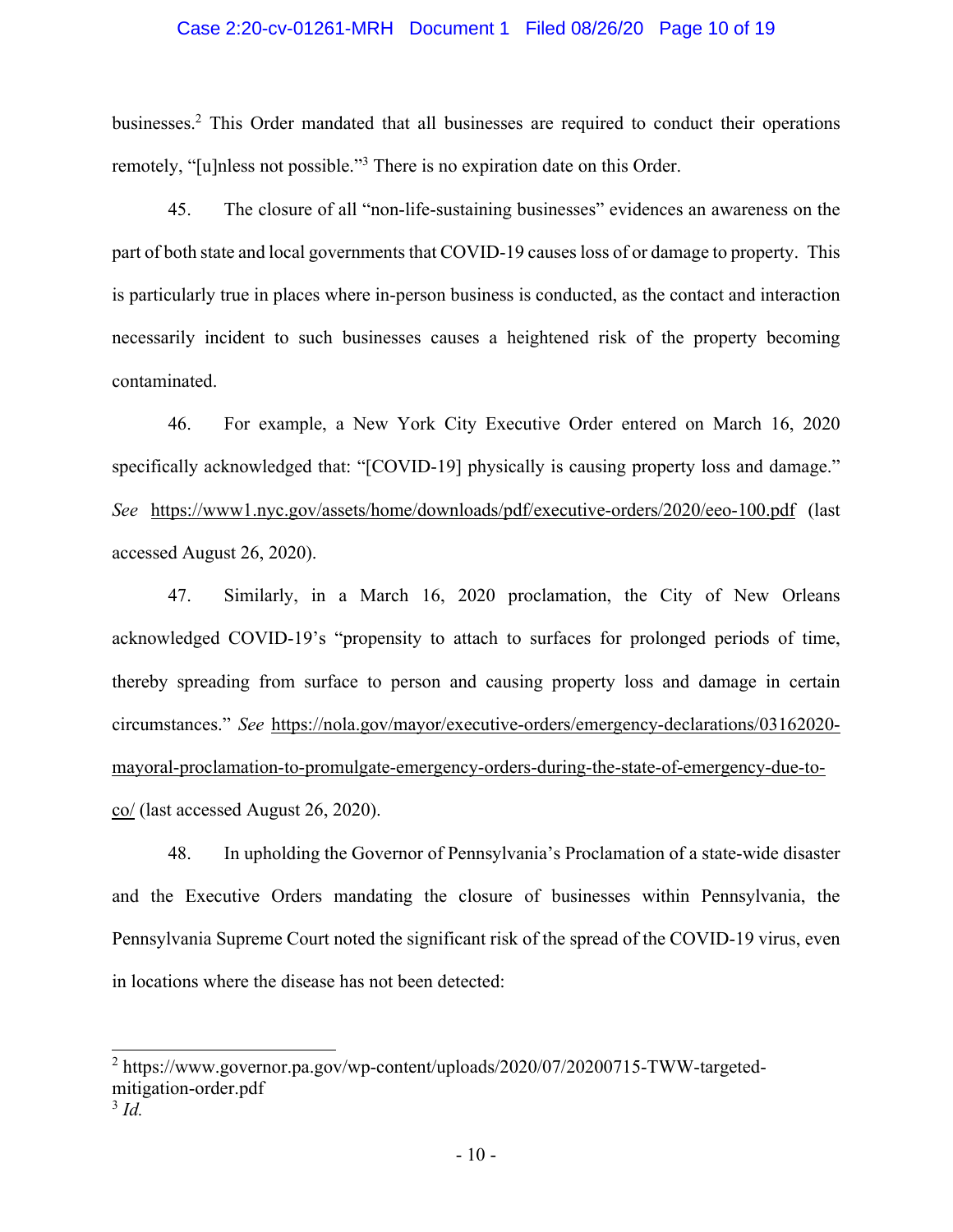Covid-19 does not spread because the virus is "at" a particular location. Instead it spreads because of person-to-person contact, as it has an incubation period of up to fourteen days and that one in four carriers of the virus are asymptomatic. Respondents' Brief at 4 (citing Coronavirus Disease 2019, "Symptoms," CDC, https://www.cdc.gov/coronavirus/2019-ncov/symptoms-testing/symptoms.html (last accessed 4/9/2020)). The virus can live on surfaces for up to four days and can remain in the air within confined areas and structures. Id. (citing National Institutes of Health, "Study suggests new coronavirus may remain on surfaces for days," (Mar. 27, 2020) https://www.nih.gov/news-events/nih-research-matters/studysuggests-new-coronavirus-may-remain-surfaces-days (last accessed 4/9/2020) and Joshua Rabinowitz and Caroline Bartman, "These Coronavirus Exposures Might be the Most Dangerous," The New York Times (Apr. 1, 2020) https://www.nytimes.com/2020/04/01/opinion/coronavirus-viral-dose.html).

Friends of DeVito v. Wolf, 227 A. 3d 872, 891 (Pa. 2020).

49. Because the COVID-19 virus can survive on surfaces for up to fourteen days, the Pennsylvania Supreme Court ultimately concluded that "any location . . . where two or more people can congregate is within the disaster area."

50. Further, the World Health Organization ("WHO") has indicated that airborne transmission, "particularly in specific indoor locations, such as crowded and inadequately ventilated spaces" poses a significant risk.<sup>4</sup> The WHO has also raised concerns about transmission of the virus through aerosol generating medical procedures and the creation of fomites (contaminated surfaces). $5$ 

51. The CDC has warned that exposure to an individual with COVID-19 for fifteen minutes or more, or close contact within six feet of distance, is enough to justify a personal quarantine.<sup>6</sup>

52. Experts believe that "a second wave" of COVID-19 cases will occur in the fall and winter of 2020, coinciding with the flu season. As Dr. Robert Glatter, emergency physician at

 $4 \text{ https://apnews.com/648feb226473f9841920abd6ffb004c7}$ 

<sup>&</sup>lt;sup>5</sup> https://www.who.int/news-room/commentaries/detail/transmission-of-sars-cov-2-implicationsfor-infection-prevention-precautions/

 $6$  https://www.cdc.gov/coronavirus/2019-ncov/php/public-health-recommendations.html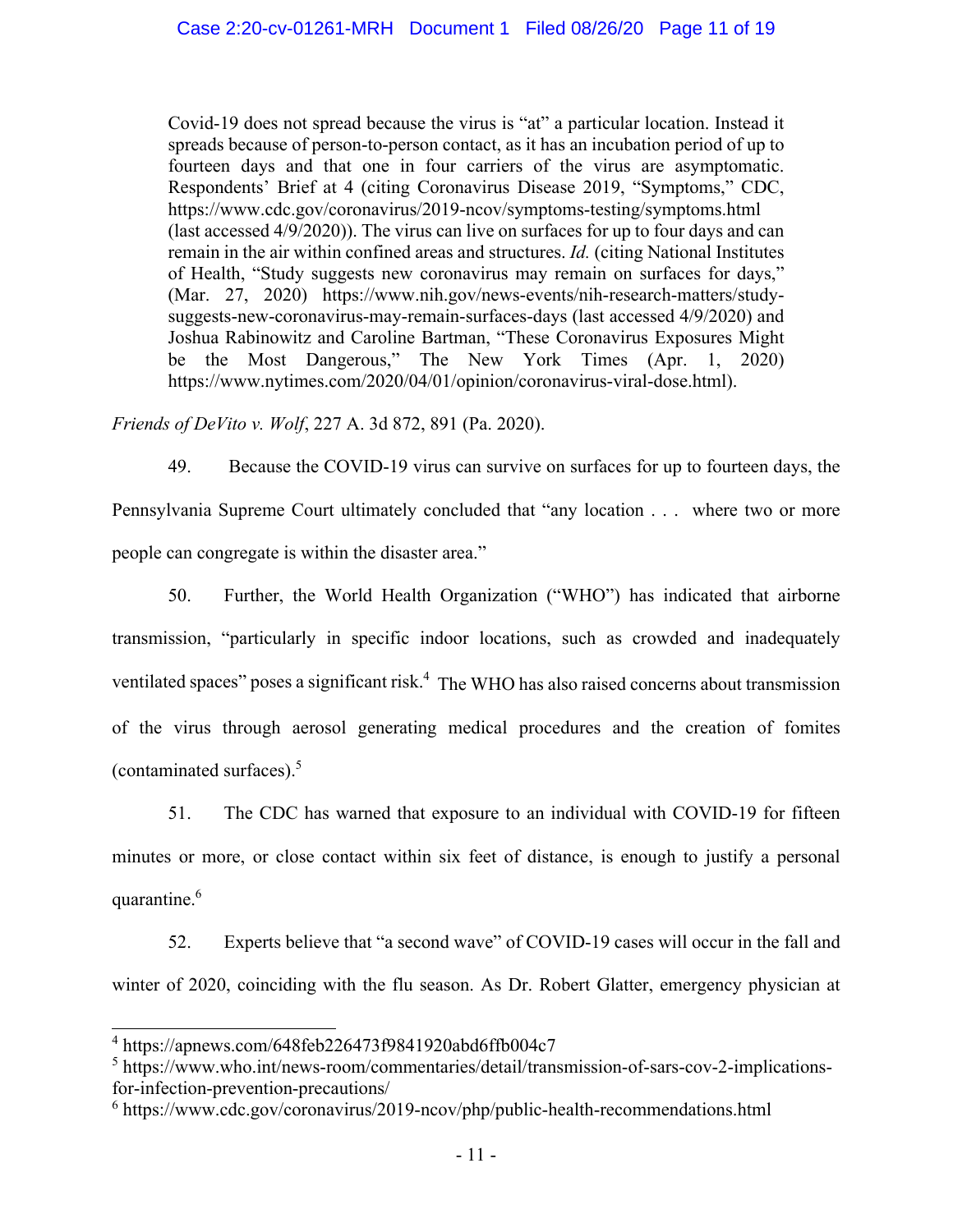#### Case 2:20-cv-01261-MRH Document 1 Filed 08/26/20 Page 12 of 19

Lenox Hill Hospital in New York City, stated: "[the second wave] will likely be worse than the initial wave we experienced this spring."

# Plaintiff Submits a Claim Under Its "All-Risk" Policy, and Defendant Wrongly Fails and **Refuses To Honor Its Obligations Respecting Same**

As a result of the orders, guidance, and protocols issued by the Governor of 53. Pennsylvania, the Secretary of the Pennsylvania Department of Health, the CDC, OSHA and WHO relating to the Plaintiff's practice of dentistry (collectively the "Mandated Shutdown Rules"), the Covered Property effectively closed on March 16, 2020 for provision of elective dental procedures with limited re-opening as of May 18, 2020 to provide clinically necessary treatment in cases of non-urgent and non-emergent care.

54. Plaintiff has incurred, and continues to incur, among other things, a substantial loss of business income, including additional expenses covered under the Policy due to the constraints to provide elective dental care to patients at the Covered Property because of the Mandated Shutdown Rules.

55. On March 31, 2020, Plaintiff provided notice to Defendant of its claim for the interruption to its business.

56. Defendant responded to Plaintiff with a letter, dated April 13, 2020 (attached hereto as Exhibit B), indicating, "the claim involves the Novel Coronavirus known as SARS-CoV-2, which causes the viral infection known as COVID-19 ("Coronavirus"). The claim asserts loss of business income due to the Government shutdown. Cincinnati has determined that coverage is unavailable for the claimed loss." Further, Defendant states "[t]his claim does not satisfy the

<sup>&</sup>lt;sup>7</sup> https://www.healthline.com/health-news/what-a-covid-19-wave-in-the-fall-could-looklike#Educated-guesses-about-the-future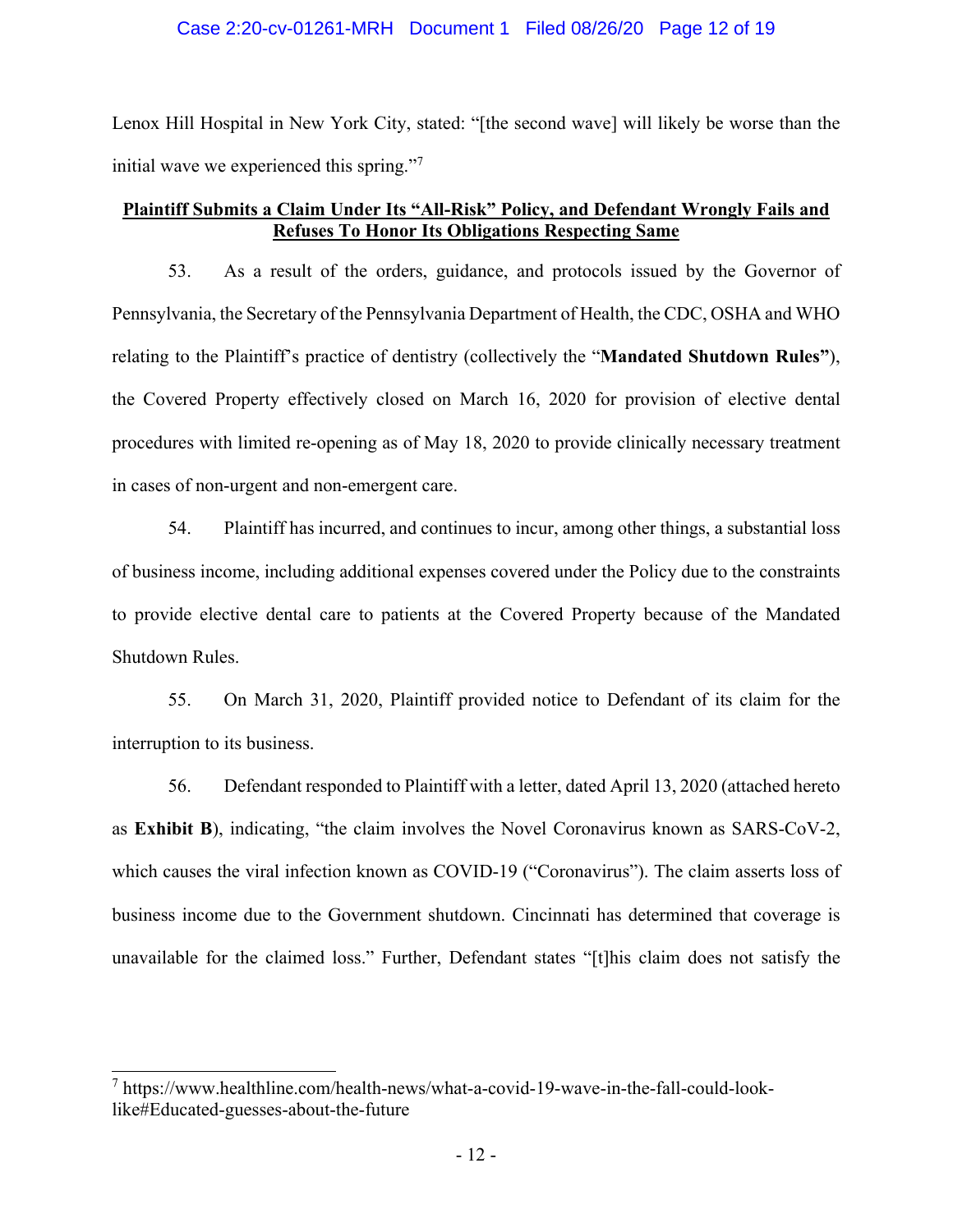#### Case 2:20-cv-01261-MRH Document 1 Filed 08/26/20 Page 13 of 19

Policy's insuring agreement. The claim does not involve direct, physical loss to property at your premises caused by a Covered Cause of Loss."

57. Defendant gives no indication as to how it reached that conclusion, or why the claim does not satisfy the standard of "accidental physical loss or accidental physical damage."

## **Contrary To Defendant's Position, Plaintiff's Losses Arise From Direct Physical Loss Or Damage**

58. Plaintiff's Covered Property suffered direct physical loss or damage due to the Mandated Shutdown Rules requiring Plaintiff to discontinue its primary use of the Covered Property. The Mandated Shutdown Rules, in and of themselves, constitute a Covered Cause of Loss within the meaning of the Policy.

59. Alternatively, and to the extent the Mandated Shutdown Rules do not constitute a Covered Cause of Loss within the meaning of the Policy, the COVID-19 public health emergency and the ubiquitous nature of the COVID-19 virus caused a direct physical loss or damage to Plaintiff's Covered Property. Specifically, the Covered Property has been rendered unusable for its intended purpose because the highly contagious nature of COVID-19 – particularly when people gather inside a building or other closed space for extended periods of time, or when aerosols are generated during medical procedures – precludes any meaningful use of the Covered Property. For example, in *Motorists Mutual Ins. Co. v. Hardinger*, 131 F. App'x 823 (3d Cir. 2005), the United States Court of Appeals for the Third Circuit held that an issue of fact existed as to whether the presence of Escherichia coli ("E. coli") at the covered property impacted its functionality, or made the property otherwise useless or uninhabitable, sufficient to establish physical loss or damage to the property.

60. Further, and as an additional basis for coverage under the Policy, the ubiquitous nature of the COVID-19 virus, as explained above, caused direct physical loss or damage to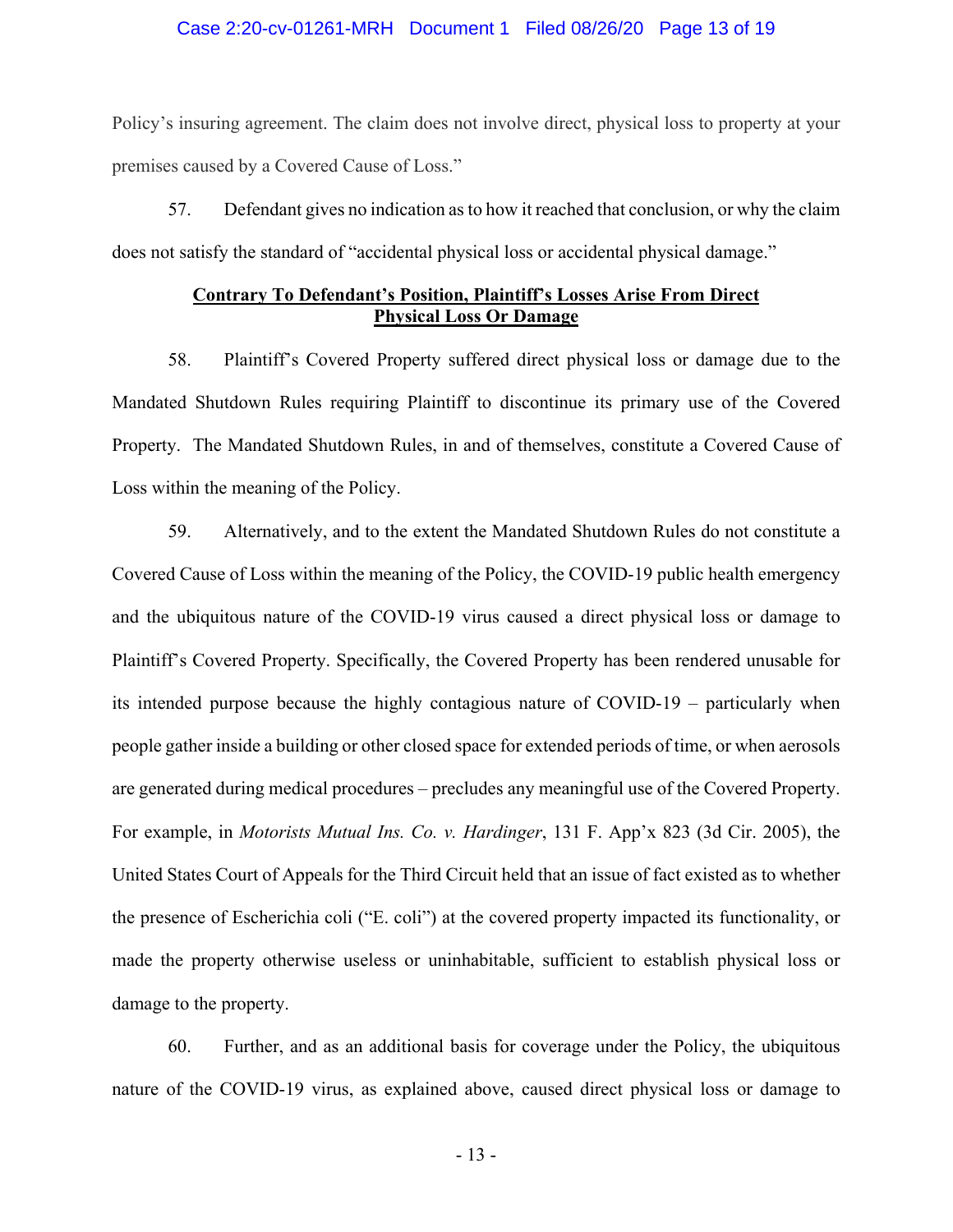property other than Plaintiff's Covered Property, and such loss or damage resulted in an "action by civil authority" prohibiting access to Plaintiff's Covered Property, within the meaning of the Policy.

# **CLASS ACTION ALLEGATIONS**

61. Plaintiff brings this action individually and as a class action on behalf of the Class,

defined as follows:

All policyholders in the United States who purchased commercial property coverage, including business or interruption income (and extra expense) coverage, from Defendant and who have been denied coverage under their policy for lost business income after being ordered by a governmental entity, in response to the COVID-19 pandemic, to shut down or otherwise curtail or limit in any way their business operations.

62. Excluded from the Class are Defendant and its officers, directors, legal representatives, successors, subsidiaries, and assigns. Also excluded from the Class are any judicial officer presiding over this matter, members of their immediate family, and members of their staff.

63. The members of the Class are so numerous and geographically dispersed that joinder would be impracticable. Class members are readily identifiable from information and records in Defendant's possession, custody, or control.

64. There is a well-defined community of interest in the common questions of law and fact affecting the Class members. These common legal and factual questions include, but are not limited to:

> whether Defendant owed coverage to Plaintiff and the Class; a.

 $\mathbf{b}$ . whether any exclusions to coverage apply;

 $\mathbf{c}$ . whether Plaintiff and members of the Class are entitled to damages and, if so, the measure of such damages; and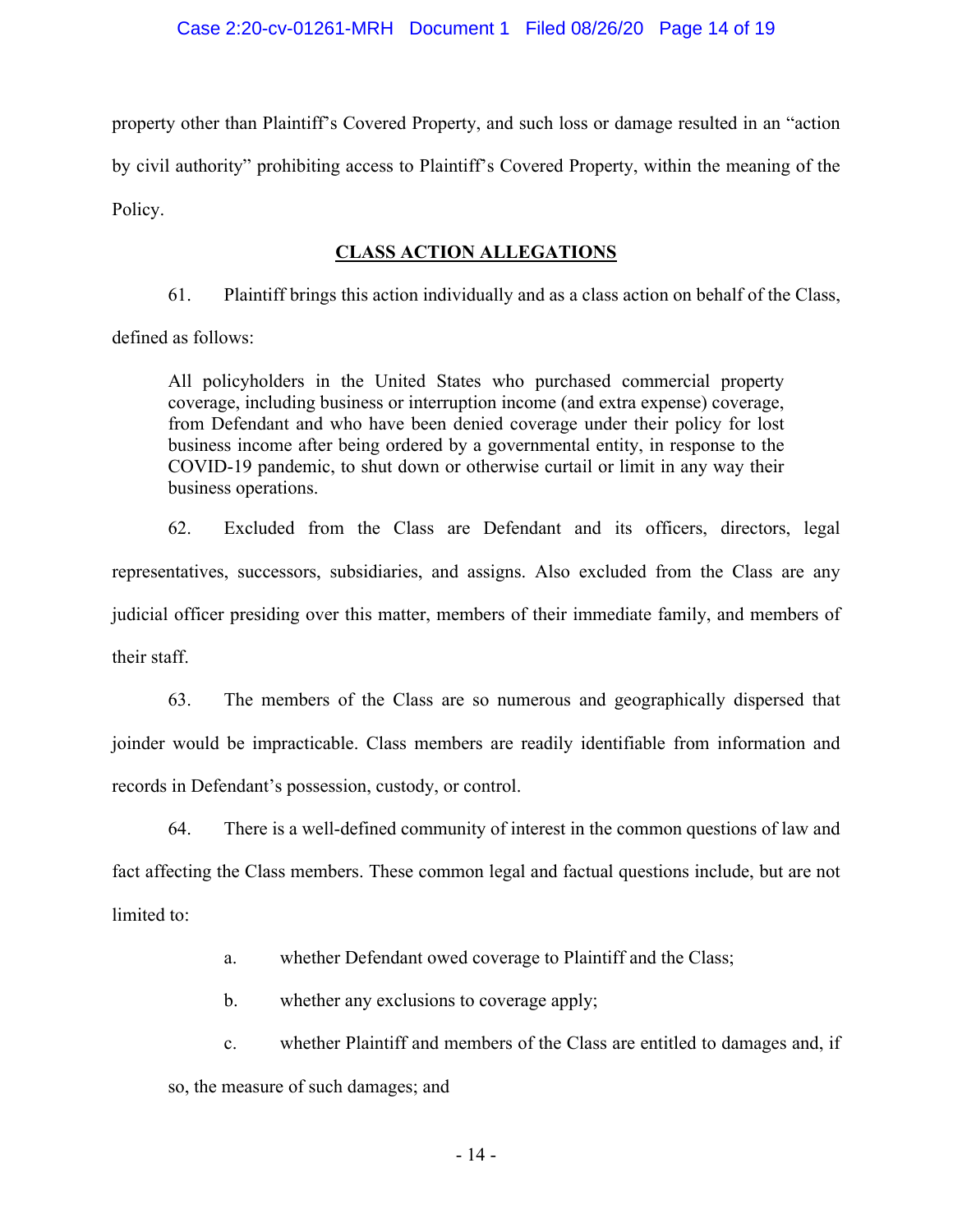#### Case 2:20-cv-01261-MRH Document 1 Filed 08/26/20 Page 15 of 19

 $d_{\cdot}$ whether Plaintiff and members of the Class are entitled to equitable, declaratory, and/or other relief, and if so, the nature of such relief.

65. Plaintiff's claims are typical of the claims of the absent class members and have a common origin and basis. Plaintiff and absent Class members are all injured by Defendant's refusal to afford the purchased coverage. Plaintiff's claims arise from the same practices and course of conduct giving rise to the claims of the absent Class members and are based on the same legal theories, namely the refusal to provide insurance coverage for the loss. If prosecuted individually, the claims of each Class member would necessarily rely upon the same material facts and legal theories and seek the same relief. Plaintiff's claims arise from the same practices and course of conduct that give rise to the other Class members' claims and are based on the same legal theories.

66. Plaintiff will fully and adequately assert and protect the interests of the absent Class members and has retained Class counsel who are experienced and qualified in prosecuting class action cases similar to this one. Neither Plaintiff nor Plaintiff's attorneys have any interests contrary to or conflicting with the interests of absent Class members.

67. The questions of law and fact common to all Class members predominate over any questions affecting only individual class members.

68. A class action is superior to all other available methods for the fair and efficient adjudication of this lawsuit because individual litigation of the absent Class members' claims is economically infeasible and procedurally impracticable. Class members share the same factual and legal issues, and litigating the claims together will prevent varying, inconsistent, or contradictory judgments, and will prevent delay and expense to all parties and the court system through litigating multiple trials on the same legal and factual issues. Class treatment will also permit Class members to litigate their claims where it would otherwise be too expensive or inefficient to do so. Plaintiff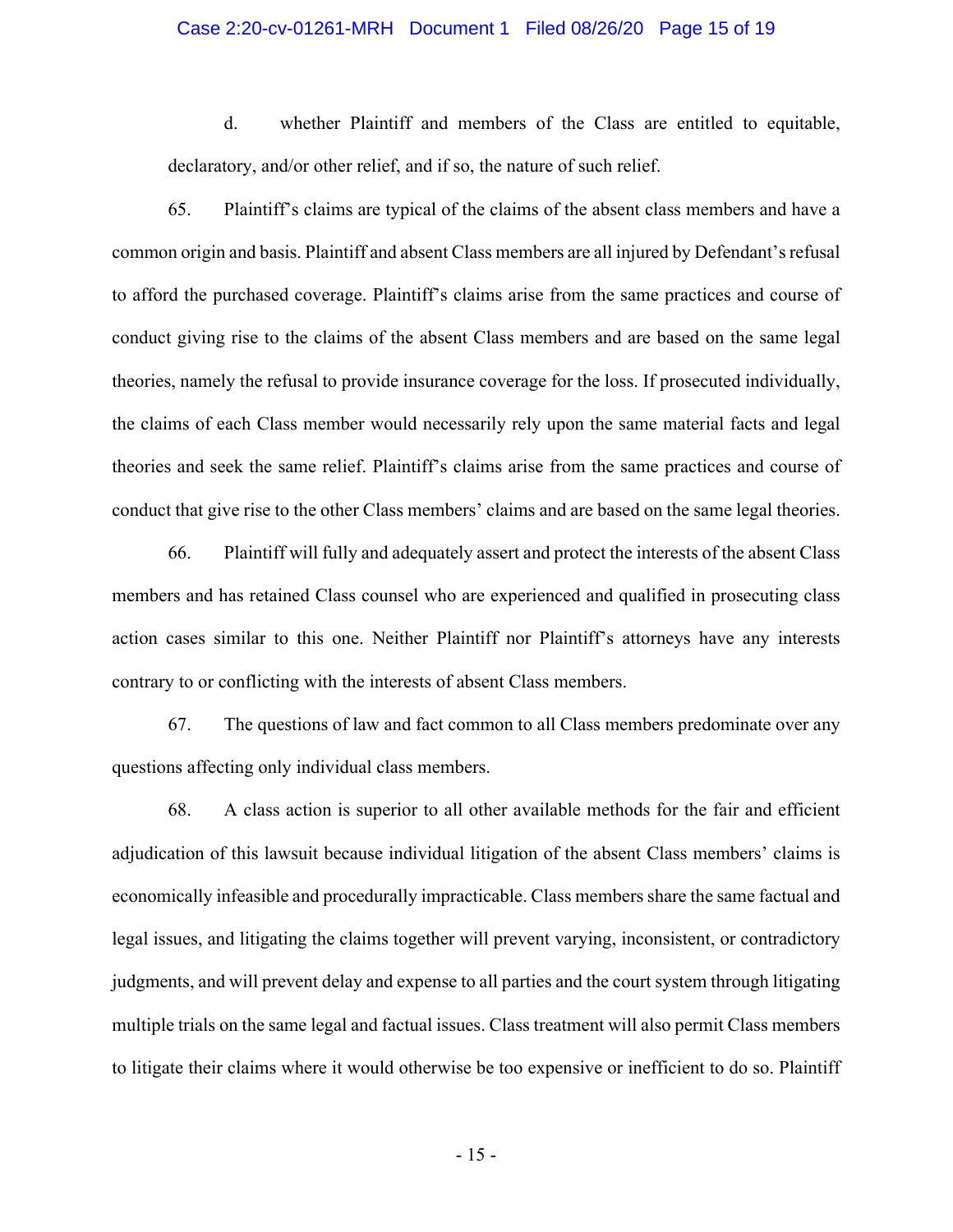#### Case 2:20-cv-01261-MRH Document 1 Filed 08/26/20 Page 16 of 19

knows of no difficulties in managing this action that would preclude its maintenance as a class action.

69. Additionally, the prosecution of separate actions by individual Class members would create a risk of inconsistent or varying adjudications with respect to individual Class members that would establish incompatible standards of conduct for Defendant. Such individual actions would create a risk of adjudications that would be dispositive of the interests of other Class members and impair their interests. Defendant, through its uniform conduct, acted or refused to act on grounds generally applicable to the Class as a whole, making declaratory relief appropriate to the Class as a whole.

# **COUNT I**<br>DECLARATORY RELIEF

70. Plaintiff incorporates by reference each and every allegation set forth above.

71. The Declaratory Judgment Act, 28 U.S.C.  $\S$  2201(a), provides that in "a case of actual controversy within its jurisdiction . . . any court of the United States . . . may declare the rights and other legal relations of any interested party seeking such declaration, whether or not further relief is or could be sought."  $28$  U.S.C.  $\S$   $2201(a)$ .

72. An actual controversy has arisen between Plaintiff and Defendant as to the rights, duties, responsibilities and obligations of the parties in that Plaintiff contends and Defendant disputes and denies that the Policy provides coverage to Plaintiff for any current and future lost business income, subject to the limit of liability, for the temporary suspension of Plaintiff's operations.

73. The Policy provides coverage for "direct 'loss' to Covered Property," with "loss" defined as "accidental physical loss or accidental physical damage."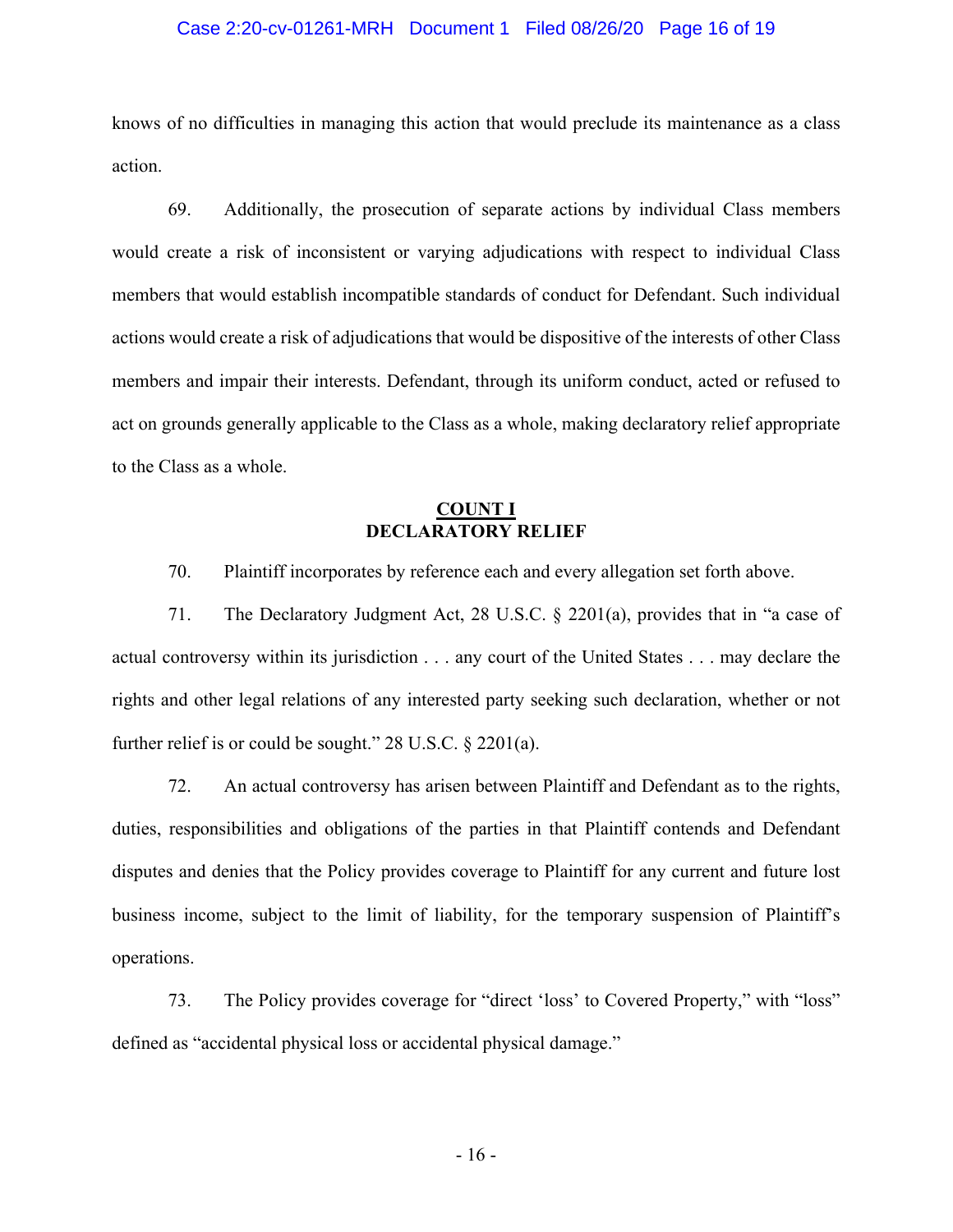#### Case 2:20-cv-01261-MRH Document 1 Filed 08/26/20 Page 17 of 19

74. Plaintiff's loss of use, loss of access, and loss of functionality of the Covered Property when the Mandated Shutdown Rules made it unlawful for Plaintiff to fully access, use, and operate its business at the Covered Property, constitutes a "loss" to the Covered Property under the Policy. Alternatively, the ubiquitous nature of the COVID-19 virus caused a "loss" to the Covered Property by preventing Plaintiff from using the Covered Property for its intended purpose.

75. Additionally, the Mandated Shutdown Rules or, alternatively, the ubiquitous nature of the COVID-19 virus, caused a "loss" to property other than the Covered Property, thereby invoking coverage under the Policy's "Civil Authority" provision for "actual loss of 'Business Income'... caused by action of civil authority that prohibits access to the 'premises."

76. The Policy constitutes a valid and binding agreement obligating the Defendant to indemnify Plaintiff for covered losses. Plaintiff has substantially performed or otherwise satisfied all conditions precedent to bringing this action and obtaining coverage pursuant to the Policy and applicable law, or alternatively, Plaintiff has been excused from performance by Defendant's acts, representations, conduct, or omissions.

77. Defendant has failed to indemnify Plaintiff for its covered losses.

78. No exclusion to coverage applies.

79. Plaintiff has suffered and continues to suffer a covered loss under the Policy.

80. Plaintiff, individually and on behalf of the Class, seeks a Declaratory Judgment that there is coverage for its business interruption losses under the Policy.

#### **COUNT II BREACH OF CONTRACT**

81. Plaintiff incorporates by reference Paragraphs 1 through 69 above as it set forth fully herein.

82. Plaintiff and Defendant entered into a contract of insurance; here, the Policy.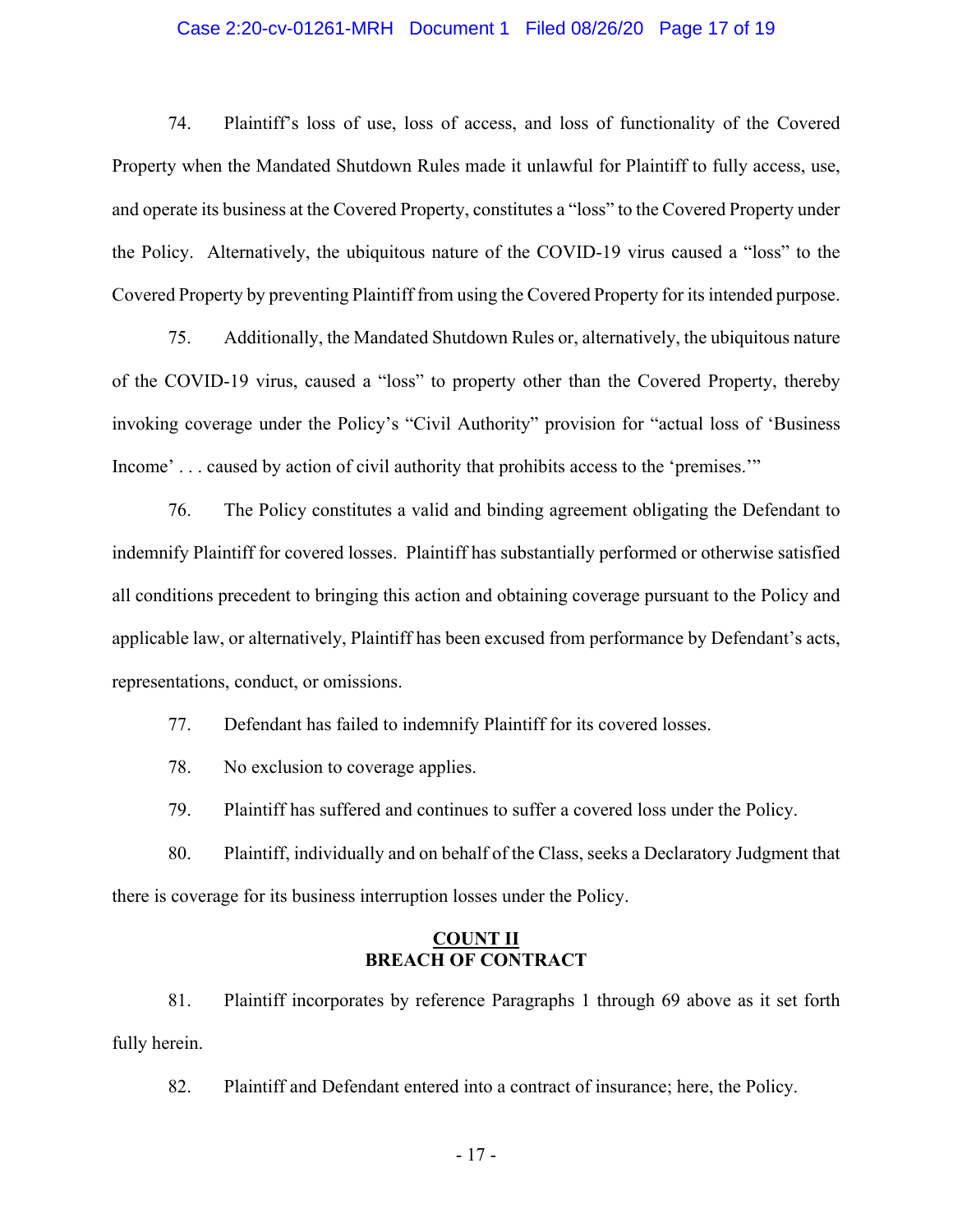#### Case 2:20-cv-01261-MRH Document 1 Filed 08/26/20 Page 18 of 19

83. As an insurer, Defendant has a duty of good faith and fair dealing towards its insureds, including the obligation to pay for the financial losses suffered by the Plaintiff and members of the Class because of the Mandated Shutdown Rules.

84. Plaintiff and members of the Class had a reasonable expectation that the financial losses suffered because of the Mandated Shutdown Rules would be covered under the Policy.

85. The Class members entered into a substantially identical policy with Defendant.

86. Under the Policy, Defendant agreed to indemnify Plaintiff and the Class for their business losses as a result of a covered loss.

87. Plaintiff and the Class members suffered a covered loss under the Policy.

88. Plaintiff and the Class members timely submitted a notice of claim and satisfied all conditions precedent to receiving the coverage it purchased from Defendant.

89. Defendant breached its contract with Plaintiff and the Class members by failing and refusing to provide the contracted for coverage.

90. Defendant's breach of the contract has caused Plaintiff and the Class to suffer damages in the amount of their unreimbursed business losses or their limits of liability, whichever is lower.